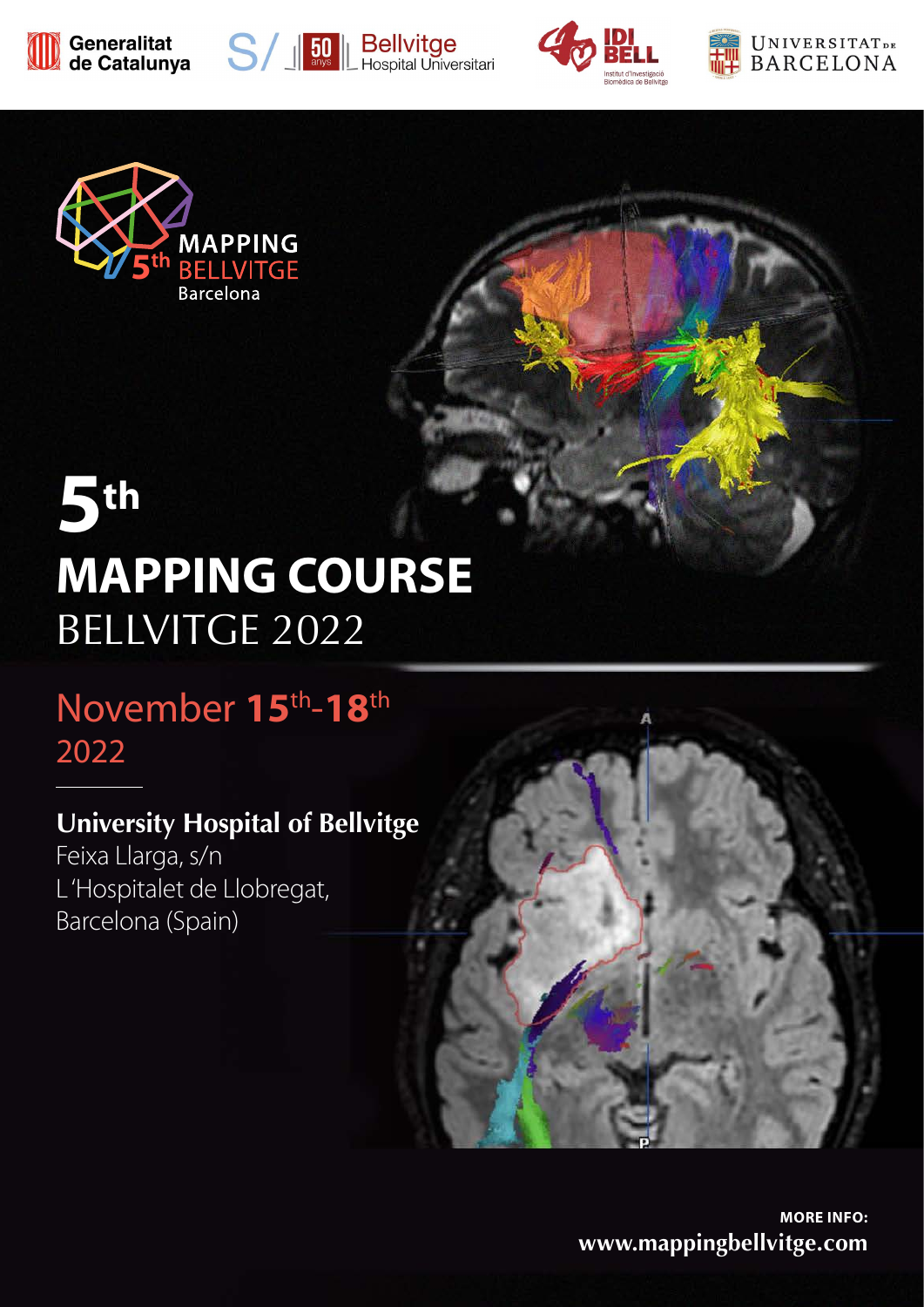## **FACULTY**

#### **COURSE DIRECTOR**:

#### **DR. ANDREU GABARRÓS**

Chairman Neurosurgery Department Brain Mapping Program Director Hospital Universitari de Bellvitge Associate Professor of Neurosurgery Universitat de Barcelona

#### **COURSE CO-DIRECTORS:**

#### **DR. ALEJANDRO FERNÁNDEZ-COELLO**

Brain Mapping Program Neurosurgery Department Hospital Universitari de Bellvitge Associate Professor of Anatomy Universitat de Barcelona

#### **DRA. ISABEL FERNÁNDEZ-CONEJERO**

Head of Intraoperative Neurophysiology Unit Neurology Department Hospital Universitari de Bellvitge

#### **DR. GERARD PLANS**

Brain Mapping Program Neurosurgery Department Hospital Universitari de Bellvitge

#### **INVITED SPEAKERS:**

#### **DR. HUGUES DUFFAU**

Professor and Chairman Neurosurgery Department Centre Hospitalier Universitaire de Montpellier, France

#### **DR. EMMANUEL MANDONNET**

Neurosurgery Department Hospital Lariboisière, Paris, France

#### **DR. JUAN MARTINO**

Professor Neurosurgery Department Hospital Universitario Marqués de Valdecilla, Santander, Spain

#### **DR. FRANCESCO SALA**

Professor and Chair Section of Neurosurgery, Department of Neurosciences Biomedicine and Movement Sciences University Hospital Verona, Italy

#### **SCIENTIFIC COMMITTEE:**

#### **DR. CARLOS ALARCÓN**

Neurosurgery Department Hospital Mútua de Tarrasa

#### **DRA. ÀNGELS CAMINS**

Neuroradiology Department IDI Bellvitge Brain Mapping Program Hospital Universitari de Bellvitge

#### **DRA. LAURA CONTRERAS**

Neuroanesthesia Coordinator Anesthesia Department Hospital Universitari de Bellvitge

#### **DR. PABLO NAVAL-BAUDIN**

Neuroradiology Department IDI Bellvitge Brain Mapping Program Hospital Universitari de Bellvitge

#### **DRA. IMMA RICO**

Neuropsychology Unit Neurology Department Brain Mapping Program Hospital Universitari de Bellvitge

#### **DR. ANTONI RODRÍGUEZ FORNELLS**

Neuropsychology Brain Mapping Program Cognition and Brain Plasticity Unit IDIBELL

#### **DR. ALEIX ROSSELLÓ**

Neurosurgery Department Hospital Universitari de Bellvitge

#### **DR. JOSÉ LUIS SANMILLÁN**

Neurosurgery Department Hospital Universitari de Bellvitge

#### **DRA. JOANNA SIERPOWSKA**

Cognition and Brain Plasticity Unit & Neuroscience Institute Dept. of Cognition, Development and Educational Psychology Universitat de Barcelona, Barcelona, Spain

#### **COLLABORATORS:**

#### **DRA. ANNA GASA**

Neuropsychology Unit Neurology Department Brain Mapping Program Hospital Universitari de Bellvitge

#### **DRA. ALBA GÓMEZ-ANDRÉS**

Neuropsychology Brain Mapping Program Cognition and Brain Plasticity Unit IDIBELL

#### **DR. PABLO LÓPEZ- OJEDA**

Neurosurgery Department Hospital Universitari de Bellvitge

#### **DRA. JULIA MIRÓ**

Intraoperative Neurophysiology Neurology Department Hospital Universitari de Bellvitge

#### **DRA. LAURA PARIENTE**

Anesthesia Department Hospital Universitari de Bellvitge

#### **DR. RICARD RAMOS**

Human Anatomy and Embriology **Department** Hospital Universitari de Bellvitge Universitat de Barcelona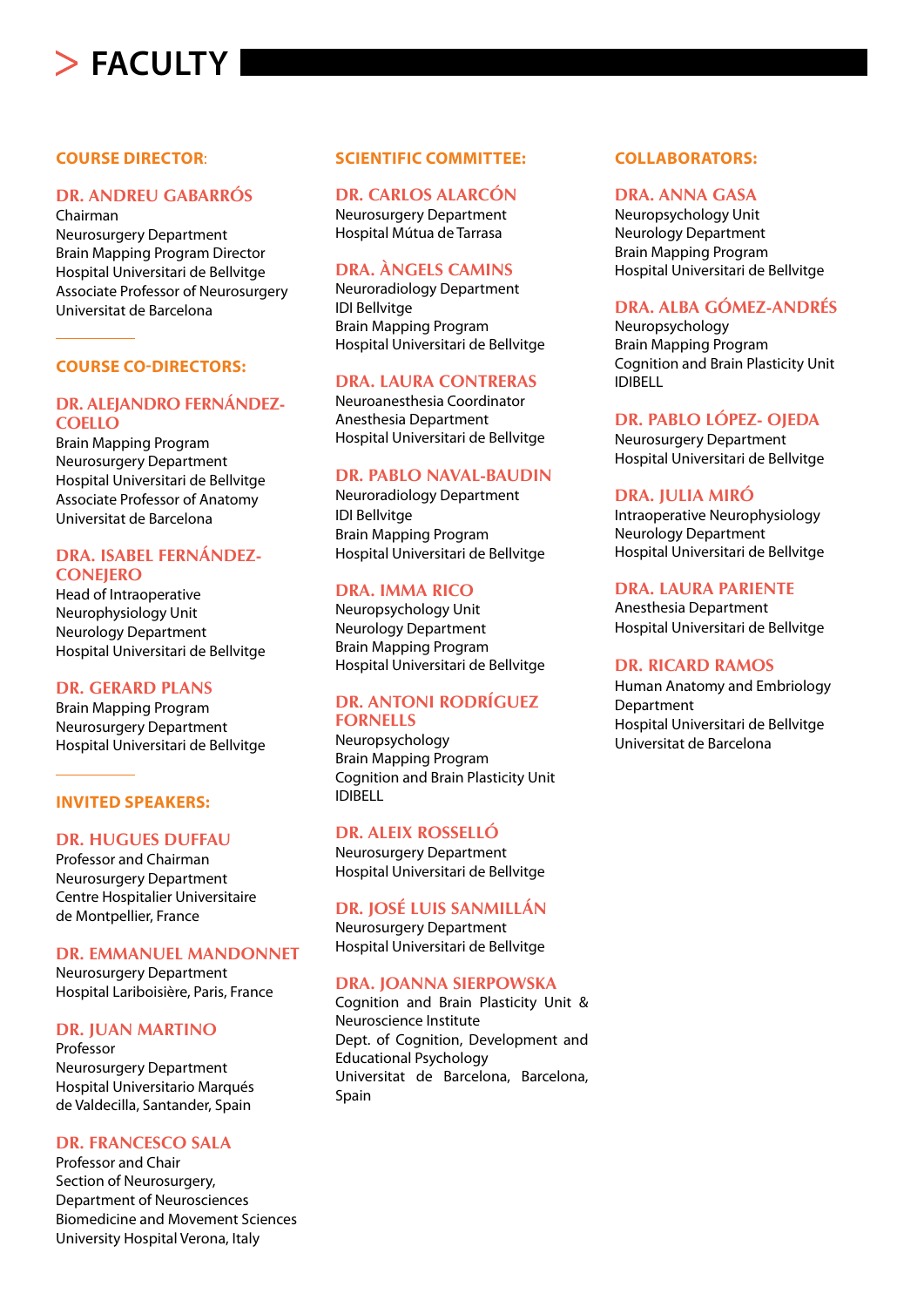## **PROGRAM**



## **TUESDAY | November 15<sup>TH</sup> Location: Dissection room**

|                           | 14:30 - 15:00 Delivery of documentation                                                                                                                                                           |
|---------------------------|---------------------------------------------------------------------------------------------------------------------------------------------------------------------------------------------------|
|                           | > 15:00 - 15:30 Introduction: How to perform fiber dissection in cadaveric specimens<br>Dr. Juan Martino / Dr. Alejandro Fernández-Coello                                                         |
|                           | $> 15:30$ - 16:00 Introduction: How to perform fiber tractography in the lab<br>Dra. Àngels Camins / Dr. Pablo Naval-Baudin / Dr. Aleix Rosselló                                                  |
| $> 16:00 - 17:30$ Group 1 | <b>HANDS-ON WHITE MATTER FIBER DISSECTION:</b><br>Each participant will have one hemisphere to dissect<br><b>Group 2</b><br>HANDS ON WHITE MATTER DTI TRACTOGRAPHY:<br>Motor pathway tractography |
| 17:30 - 18:00 COFFEE      |                                                                                                                                                                                                   |
| $>$ 18:00 - 19:30 Group 1 | HANDS ON WHITE MATTER DTI TRACTOGRAPHY:<br>Motor pathway tractography<br><b>Group 2</b><br>HANDS-ON WHITE MATTER FIBER DISSECTION:<br>Each participant will have one hemisphere to dissect        |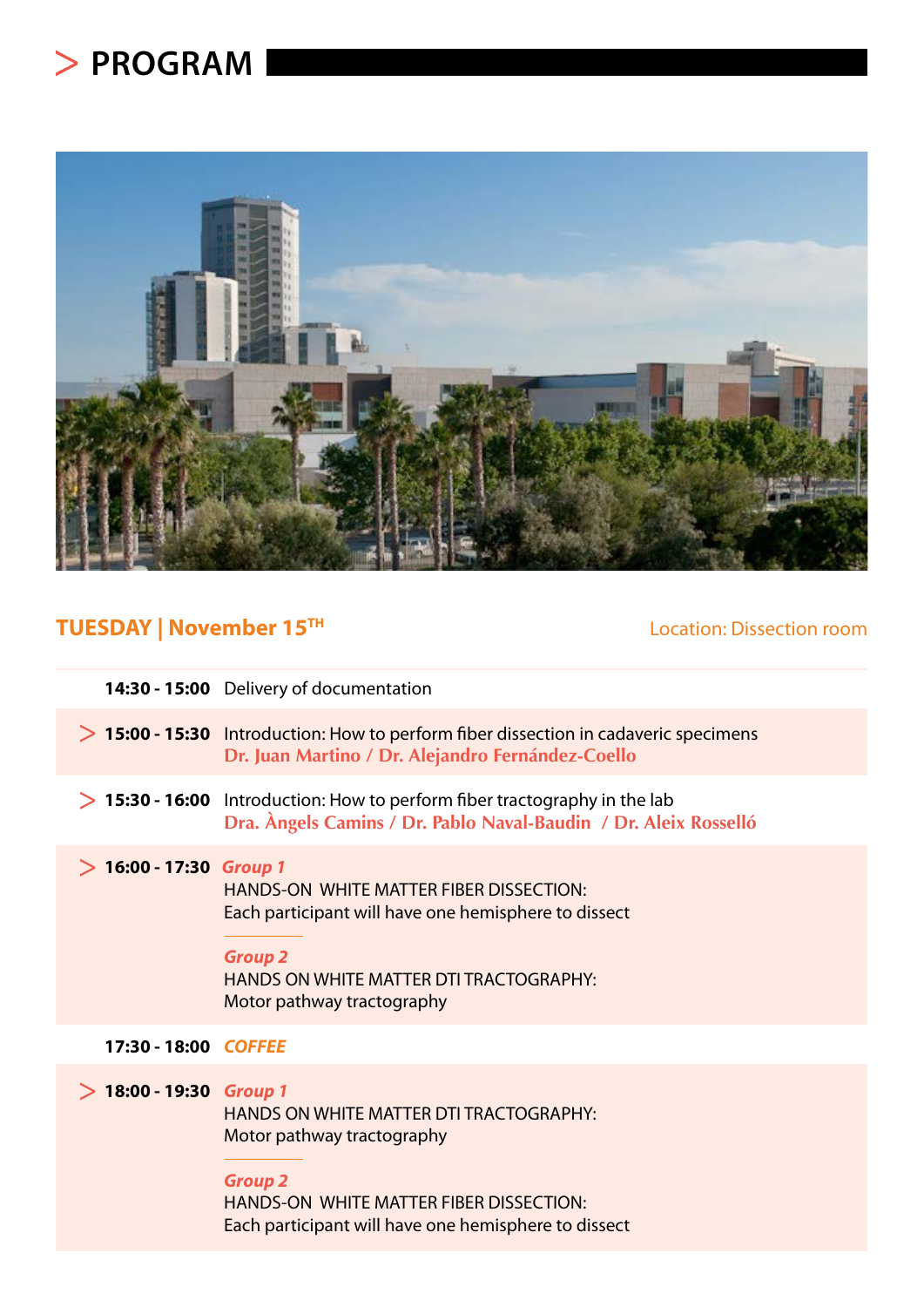

## **WEDNESDAY | November 16TH**

#### Location: Dissection room

|                           | $\geq 09:00$ – 09:30 How to simulate a surgical approach to the main language pathways<br>Dr. Juan Martino / Dr. Emmanuel Mandonnet / Dr. Alejandro Fernández-Coello                     |
|---------------------------|------------------------------------------------------------------------------------------------------------------------------------------------------------------------------------------|
| $> 09:30 - 11:00$ Group 1 | <b>HANDS ON SESSION SPECIMEN</b><br>Each participant will have one CUSA and one hemisphere to dissect<br><b>Group 2</b><br><b>HANDS ON SESSION DTI</b><br>Language pathways tractography |
| 11:00 - 11:30 COFFEE      |                                                                                                                                                                                          |
| $> 11:30 - 13:00$ Group 1 | <b>HANDS ON SESSION DTI</b><br>Language pathways tractography<br><b>Group 2</b><br><b>HANDS ON SESSION SPECIMEN</b><br>Each participant will have one CUSA and one hemisphere to dissect |
|                           |                                                                                                                                                                                          |
| 13:00 - 14:30 LUNCH       |                                                                                                                                                                                          |
|                           | $> 14:30 - 15:00$ How to simulate a surgical approach to insular gliomas in the laboratory<br><b>Dr. Emmanuel Mandonnet</b>                                                              |
| $> 15:00 - 16:30$ Group 1 | <b>HANDS ON SESSION SPECIMEN</b><br>Each participant will have one CUSA and one hemisphere to dissect<br><b>Group 2</b><br><b>HANDS ON SESSION DTI</b><br>Language pathways tractography |
| 16:30 - 17:00 COFFEE      |                                                                                                                                                                                          |
| $> 17:00 - 18:30$ Group 1 | <b>HANDS ON SESSION DTI</b><br>Language pathways tractography<br><b>Group 2</b><br><b>HANDS ON SESSION SPECIMEN</b><br>Each participant will have one CUSA and one hemisphere to dissect |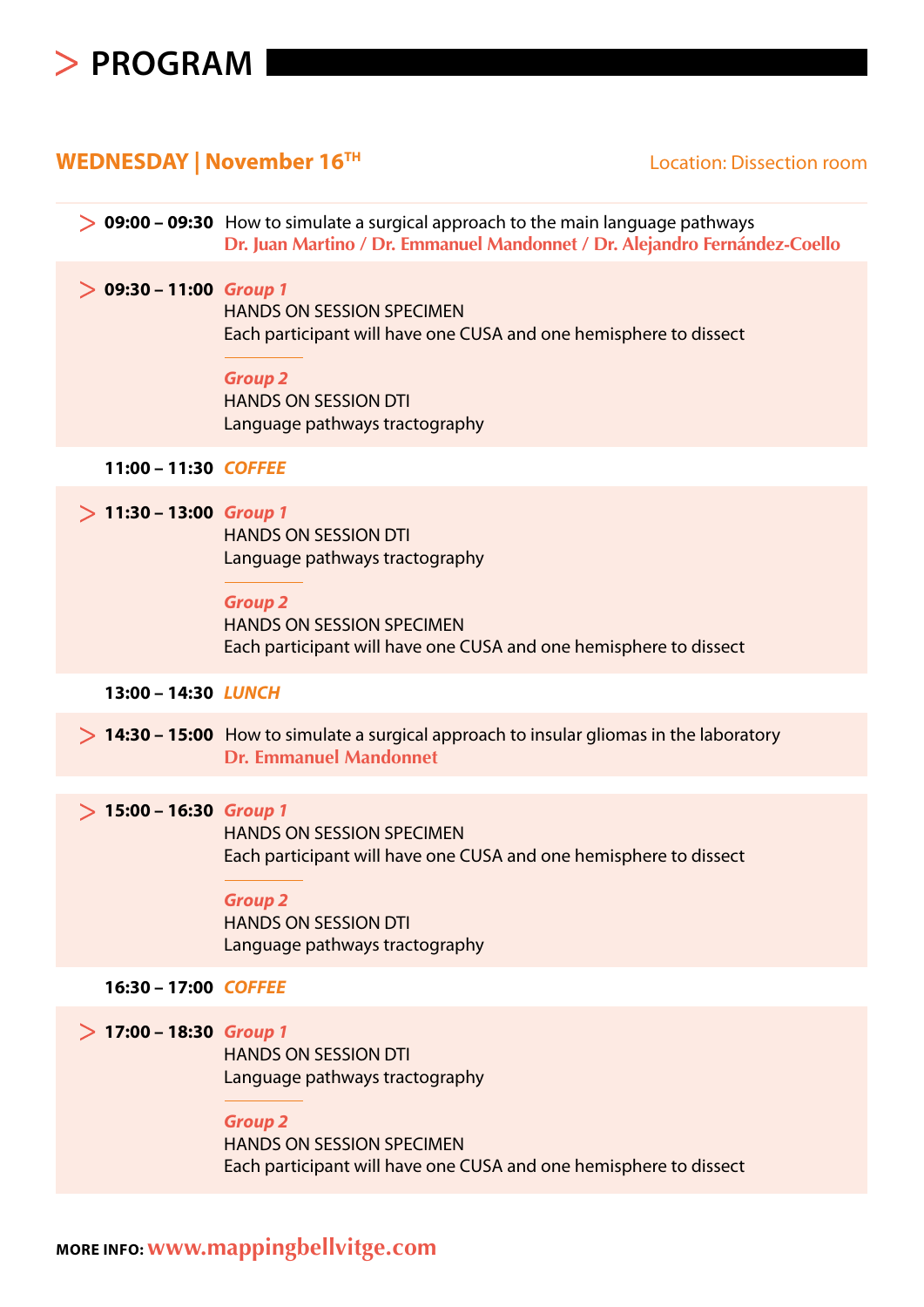## **PROGRAM**

### **THURSDAY | November 17TH**

Location: Bellvitge auditorium

|                          | 08:15 - 08:45 Delivery of documentation<br>08:45 - 09:00 Welcome speech                                                                                                                                                                                                                                                                                                                                                                                                                                                                                                     |
|--------------------------|-----------------------------------------------------------------------------------------------------------------------------------------------------------------------------------------------------------------------------------------------------------------------------------------------------------------------------------------------------------------------------------------------------------------------------------------------------------------------------------------------------------------------------------------------------------------------------|
| 10:20 - 10:30 Discussion | > 09:00 - 09:20 Introduction: Evolution of Neurosurgery in eloquent brain areas<br><b>Dr. Andreu Gabarrós</b><br>09:20 - 09:40 Neuroanatomy of the functional cortical brain areas<br>Dr. Alejandro Fernández-Coello<br>09:40 - 10:00 Neuroanatomy of the functional subcortical brain areas<br><b>Dr. Juan Martino</b><br>10:00 - 10:20 Functional magnetic resonance and tractography:<br>Preoperative evaluation of brain function through neuroimaging<br><b>Dra. Angels Camins</b>                                                                                     |
| 10:30 - 11:00 COFFEE     |                                                                                                                                                                                                                                                                                                                                                                                                                                                                                                                                                                             |
| 12:40 - 13:00 Discussion | $> 11:00 - 11:20$ Intraoperative. Neuromonitoring<br>Dra. Isabel Fernández-Conejero<br>11:20 - 11:40 Neuroanaesthesia management during eloquent brain surgery<br>Dra. Laura Pariente<br>11:40 - 12:00 Neuropsychological intraoperative evaluation of language: Tradition & research<br>Dra. Joanna Sierpowska<br>12:00 - 12:20 Mapping of cortical and subcortical functions in the awake patient<br>Dr. Andreu Gabarrós / Dr. Alejandro Fernández-Coello<br>12:20 - 12:40 Mapping and neuromonitoring of motor function in the asleep patient<br><b>Dr. Gerard Plans</b> |
| 13:00 - 14:30 LUNCH      |                                                                                                                                                                                                                                                                                                                                                                                                                                                                                                                                                                             |
| 15:30 - 16:00 Discussion | $> 14:30 - 15:00$ How I do it: Tips & tricks session with the experts<br>Awake brain mapping<br><b>Dr. Hugues Duffau</b><br>15:00 - 15:30 Asleep motor mapping and neuromonitoring (ONLINE)<br><b>Dr. Francesco Sala</b>                                                                                                                                                                                                                                                                                                                                                    |
| 16:00 - 16:30 COFFEE     |                                                                                                                                                                                                                                                                                                                                                                                                                                                                                                                                                                             |
|                          | $> 16:30 - 16:50$ Intraoperative identification of the SMA in the awake patient<br>Dr. Andreu Gabarrós / Dr. Juan Martino<br>16:50 - 17:10 Mapping and neuromonitoring for extrinsic brain lesions<br>Dr. Pablo López-Ojeda / Dr. José Luis Sanmillán / Dr. Andreu Gabarrós<br>17:10 - 17:30 Mapping and neuromonitoring for insular tumors<br>Dr. Andreu Gabarrós / Dr. Alejandro Fernández-Coello<br>17:30 - 18:00 Discussion and closing remarks                                                                                                                         |
|                          | <b>DINNER</b> (Only for the full course participants)                                                                                                                                                                                                                                                                                                                                                                                                                                                                                                                       |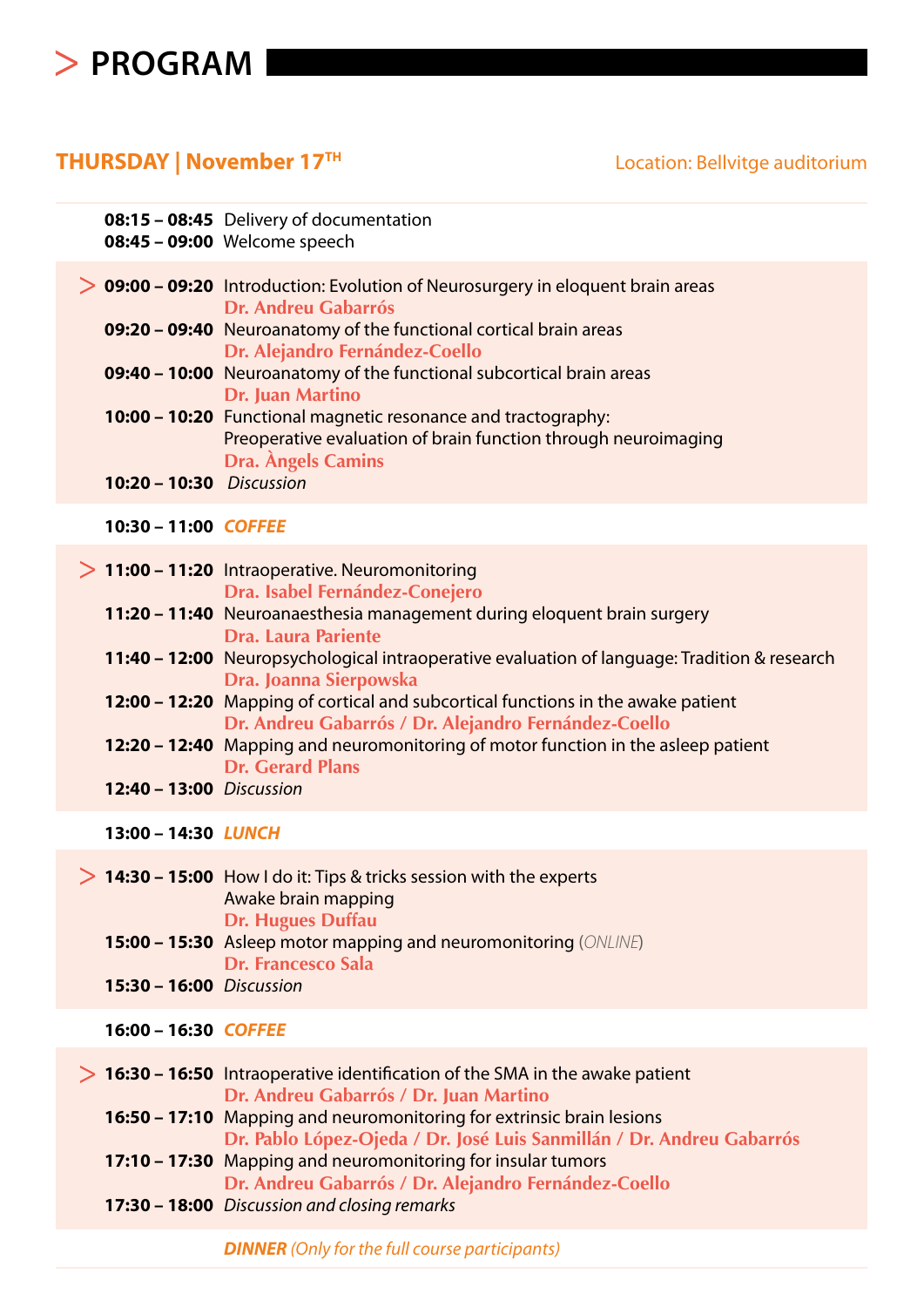

### **FRIDAY | November 18<sup>TH</sup>**  $\qquad \qquad$  Location: Bellvitge auditorium

### **2 LIVE SURGERIES**

#### **08:30 – 15:00 Operating Room 1 – AWAKE PATIENT**

Perisylvian tumor resection assisted by neuronavigation and cortical/subcortical language brain mapping in the awake patient

#### **08:30 – 15:00 Operating Room 2 – ASLEEP PATIENT**

Perirolandic tumor resection assisted by neuronavigation, intraoperative neuro monitoring and cortical/subcortical evoked motor brain mapping in the asleep patient

#### **11:00 – 11:30** *COFFEE / LUNCH DURING SESSION*

**15:00** Closing remarks and delivery of certificates

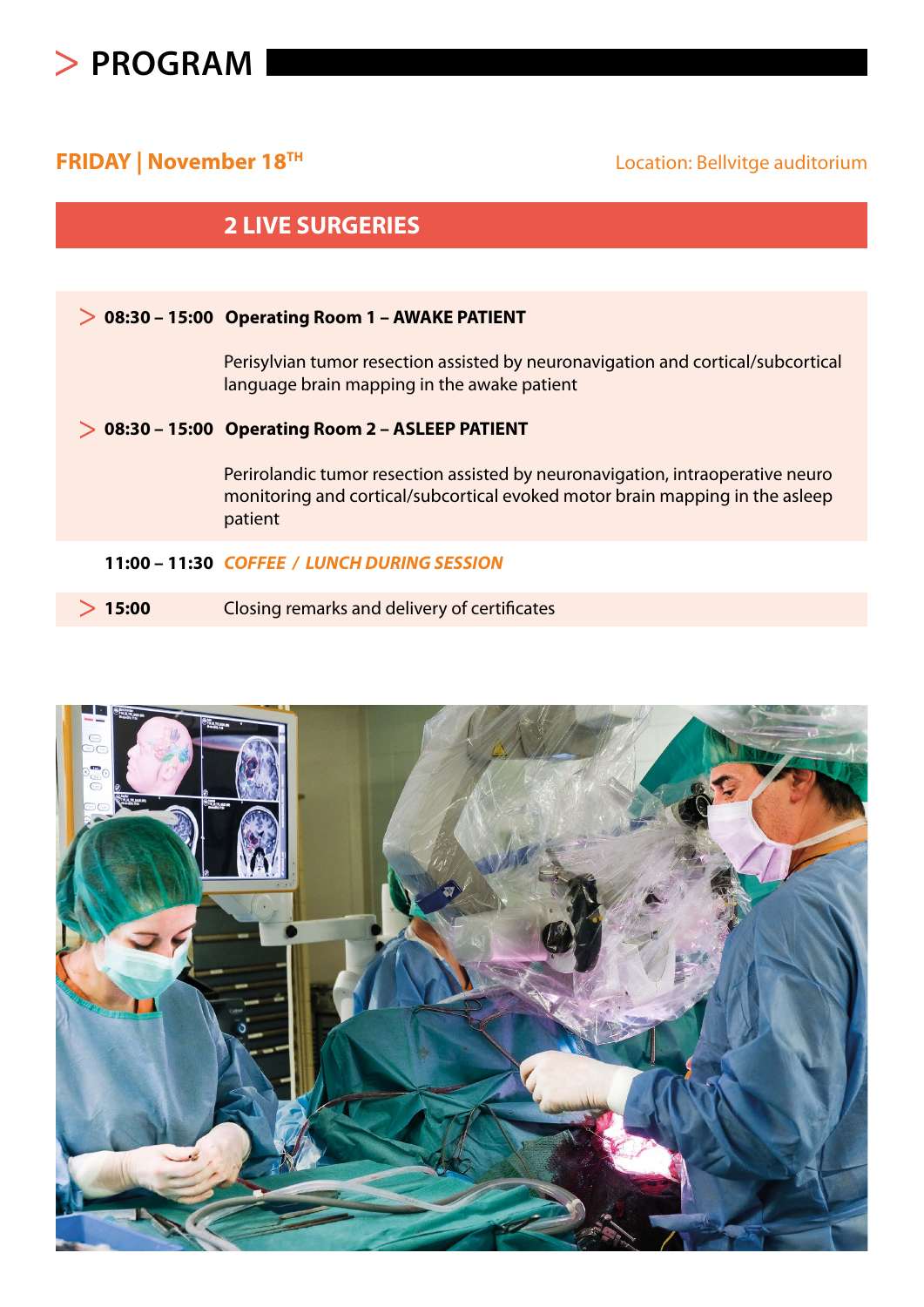## **INFO**

### **VENUE**

The training program will be developed in:

#### **UNIVERSITY HOSPITAL BELLVITGE**

Feixa Llarga, s/n L 'Hospitalet de Llobregat BARCELONA (Spain)

### **TECHNICAL SECRETARIAT**

#### **FORMEDIKA**

Paseo Urumea, 3 - bajo 20014 San Sebastián (Spain) Tel.: +34 943 468 441 E-mail: info@formedika.com



#### **REGISTRATION**

The registration will be made through the website of the Technical Secretariat of **FORMEDIKA: www.formedika.com** Limited places! Registratios on first come first-served basis

#### **COURSE ACCREDITATION**

The course will be accredited by the EACCME and it will be divided in two sections: Mapping Course - Dissection and Mapping Course - Theory and live surgeries.

Therefore, in case the participant attended the full course, he/she would have two diplomas.

#### **FEES**

| <b>Full course</b>                              | 1.950€         |
|-------------------------------------------------|----------------|
| Theory and live surgeries (Thursday and Friday) | 590 $\epsilon$ |
| Video streaming for theory and live surgeries   | 90 $\epsilon$  |

*Formedika reserves the right to modify the content of this document.*

#### **Note regarding Covid-19**

Formedika is continuously monitoring the situation related to COVID-19 in order to avoid the interruption of planned events. However, taking into account the current situation, Formedika cannot exclude the possibility that the scheduled courses or congresses are postponed, canceled or interrupted due to external causes. Formedika strives to duly notify the news that may be in this regard, but recommends that you ensure that the trips and accommodation you reserve are refundable, since it will not be responsible for the expenses incurred by the assistant in case of change, modification or cancellation.